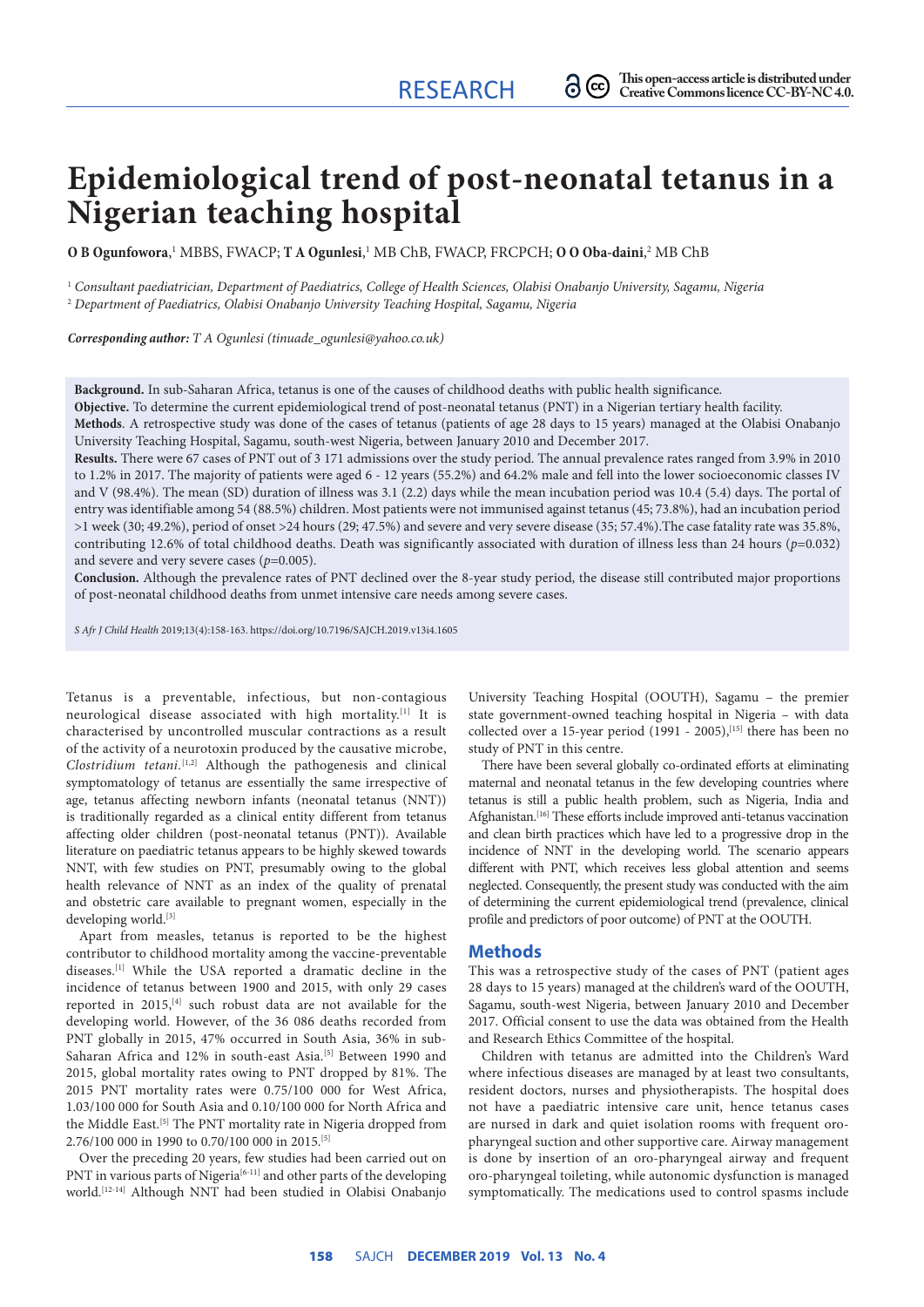### RESEARCH

parenteral diazepam (5 - 10 mg/kg/day), chlorpromazine (5 mg/kg/day) and phenobarbitone (5 mg/kg/day) administered every 6 hours, i.e. the medications are given in rotation in 2-hourly phases. Bovine anti-tetanus serum (5 000 IU) is administered intramuscularly and intravenously, while parenteral metronidazole is administered at a dose of 7 mg/kg every 8 hours. Surgical debridement was carried out by the surgical team if the portal of entry was a surface wound.

#### **Study population**

For postnatal-age children with a clinical diagnosis of tetanus, PNT was defined as acute illness characterised by muscle spasms and generalised hypertonia.[2] Each child with tetanus was classified as mild, moderate, severe and very severe, using the Ablett classification.<sup>[17]</sup>

#### **Data collection**

The hospital numbers, names and sex of children admitted with a diagnosis of PNT within the study period, and the dates of admission and outcome of hospitalisation, were obtained from the admissions and discharge register of the children's ward. The available hospital records (case files) of the children were retrieved from the Health Information Department of the hospital.

The data recorded for each child included place of residence of the family, highest education and present occupation of parents, and immunisation history. Socio-economic status of the family was determined by using the highest education and present occupation of the parents, as recommended.<sup>[18]</sup> Socio-economic classes were described as Classes I (the highest) to V (the lowest). Other data included details of clinical presentation such as duration of illness, portal of entry, incubation period, spectrum of presenting symptoms and signs and complications.

#### **Data management**

Data management was done with the Statistical Package for Social Sciences (SPSS) version 21.0 statistical software using simple descriptive statistics. The yearly prevalence of PNT was determined and groups of children were compared using the Pearson chi-square test with Yates' correction applied as necessary. Pearson correlation (*r*) analysis was performed to relate annual admissions to annual prevalence of PNT. The direct cost of care for each subject was converted from Naira  $(\mathbb{N})$  to US dollar  $(\$)$  using the highest foreign exchange rate per year for the period of study. Statistical significance was determined by *p*-values <0.05.

#### **Results**

A total of 3 986 children were admitted into the children's wards (excluding the neonatal ward) over the study period. Sixty-seven cases of PNT were identified on the ward's admission register but the records of only 61 (91.0%) were available for retrieval and analysis.

The overall prevalence rate of PNT among hospitalised children was 1.7% (67/3 986) but the annual prevalence rates ranged from 3.3% in 2010 to 0.9% in 2017, as shown in Fig. 1. The prevalence rates had a downward trend, although there were increases in 2012 and 2015  $(r = -0.459, p = 0.253).$ 

Ages ranged between 12 months and 16 years with a mean (SD) of 8.7 (4.2) years. There were 43 (64.2%) boys and 24 (35.8%) girls, giving a male:female ratio of 1.8:1. Table 1 shows the socio-demographic features of the initial 67 children; the majority were aged 6 - 12 years (37; 55.2%), resided outside Sagamu (36; 59%), belonged to a monogamous family setting (52; 85.2%), had poorly educated parents (mothers; 73.8% and fathers; 55.7%) and belonged to the lower socioeconomic classes IV and V (60; 98.4%).



*Fig. 1. Prevalence of post-neonatal tetanus between 2010 and 2017.*

| PNT prevalance (%)<br>3.0<br>2.0                                                                                                                                                                                                                                                                                                                                                                                              |                                                                 |                    |
|-------------------------------------------------------------------------------------------------------------------------------------------------------------------------------------------------------------------------------------------------------------------------------------------------------------------------------------------------------------------------------------------------------------------------------|-----------------------------------------------------------------|--------------------|
| 1.0                                                                                                                                                                                                                                                                                                                                                                                                                           |                                                                 |                    |
| 0                                                                                                                                                                                                                                                                                                                                                                                                                             |                                                                 |                    |
| 2010<br>2011                                                                                                                                                                                                                                                                                                                                                                                                                  | 2012<br>2013<br>2014<br>2015<br>Year                            | 2016<br>2017       |
| Fig. 1. Prevalence of post-neonatal tetanus between 2010 and 2017.                                                                                                                                                                                                                                                                                                                                                            |                                                                 |                    |
| with post-neonatal tetanus                                                                                                                                                                                                                                                                                                                                                                                                    | Table 1. Socio-demographic characteristics of 67 children       |                    |
| Parameters                                                                                                                                                                                                                                                                                                                                                                                                                    |                                                                 | $n\left(\%\right)$ |
| Age, years                                                                                                                                                                                                                                                                                                                                                                                                                    | $1 - 5$ (preschool)                                             | 18(26.9)           |
|                                                                                                                                                                                                                                                                                                                                                                                                                               | 6 - 12 (school age)                                             | 37(55.2)           |
|                                                                                                                                                                                                                                                                                                                                                                                                                               | >12 (adolescence)                                               | 12(17.9)           |
| Sex                                                                                                                                                                                                                                                                                                                                                                                                                           | Male                                                            | 43 (64.2)          |
|                                                                                                                                                                                                                                                                                                                                                                                                                               | Female                                                          | 24 (35.8)          |
| Residence*                                                                                                                                                                                                                                                                                                                                                                                                                    | Within Sagamu                                                   | 25(41.0)           |
|                                                                                                                                                                                                                                                                                                                                                                                                                               | Outside Sagamu                                                  | 36(59.0)           |
| Family type*                                                                                                                                                                                                                                                                                                                                                                                                                  | Monogamous                                                      | 52(85.2)           |
|                                                                                                                                                                                                                                                                                                                                                                                                                               | Polygamous                                                      | 9(14.8)            |
| Mother's education*                                                                                                                                                                                                                                                                                                                                                                                                           | None                                                            | 3 (4.9)            |
|                                                                                                                                                                                                                                                                                                                                                                                                                               | Primary                                                         | 42 (68.9)          |
|                                                                                                                                                                                                                                                                                                                                                                                                                               | Junior secondary                                                | 0(0.0)             |
|                                                                                                                                                                                                                                                                                                                                                                                                                               | Senior secondary                                                | 14 (22.9)          |
|                                                                                                                                                                                                                                                                                                                                                                                                                               | Tertiary                                                        | 2(3.3)             |
| Father's education*                                                                                                                                                                                                                                                                                                                                                                                                           | None                                                            | 6(9.8)             |
|                                                                                                                                                                                                                                                                                                                                                                                                                               |                                                                 | 23(37.7)           |
|                                                                                                                                                                                                                                                                                                                                                                                                                               | Primary                                                         |                    |
|                                                                                                                                                                                                                                                                                                                                                                                                                               | Junior secondary                                                | 5(8.2)             |
|                                                                                                                                                                                                                                                                                                                                                                                                                               | Senior secondary                                                | 23(37.7)           |
|                                                                                                                                                                                                                                                                                                                                                                                                                               | Tertiary                                                        | 4(6.6)             |
| Socioeconomic class*                                                                                                                                                                                                                                                                                                                                                                                                          | Ш                                                               | 1(1.6)             |
|                                                                                                                                                                                                                                                                                                                                                                                                                               | IV                                                              | 30 (49.2)          |
| *Cases with available hospital records.                                                                                                                                                                                                                                                                                                                                                                                       | $\overline{V}$                                                  | 30 (49.2)          |
|                                                                                                                                                                                                                                                                                                                                                                                                                               |                                                                 |                    |
| The duration of illness before presentation at the hospital ranged<br>between 1 day and 8 days with a mean of 3.1 (2.2) days, whilst the<br>mean (SD) incubation period was 10.4 (5.4) days (range 3 - 21 days).<br>Most of the 61 children with available records presented after<br>24 hours of illness (47; 77.0%), had an incubation period >1 week<br>(30; 49.2%) and a period of onset >24 hours (29; 47.5%) (Table 2). | The portal of entry was identifiable among 54 (88.5%) children. |                    |
| The most common portal included wounds on the feet and legs<br>(from puncture injuries, lacerations and fractures) (29; 47.5%); and<br>ear discharges (17; 27.9%). The portal of entry was unidentified in<br>7 (11.5%) cases. Forty-five (73.8%) children were not immunised                                                                                                                                                 |                                                                 |                    |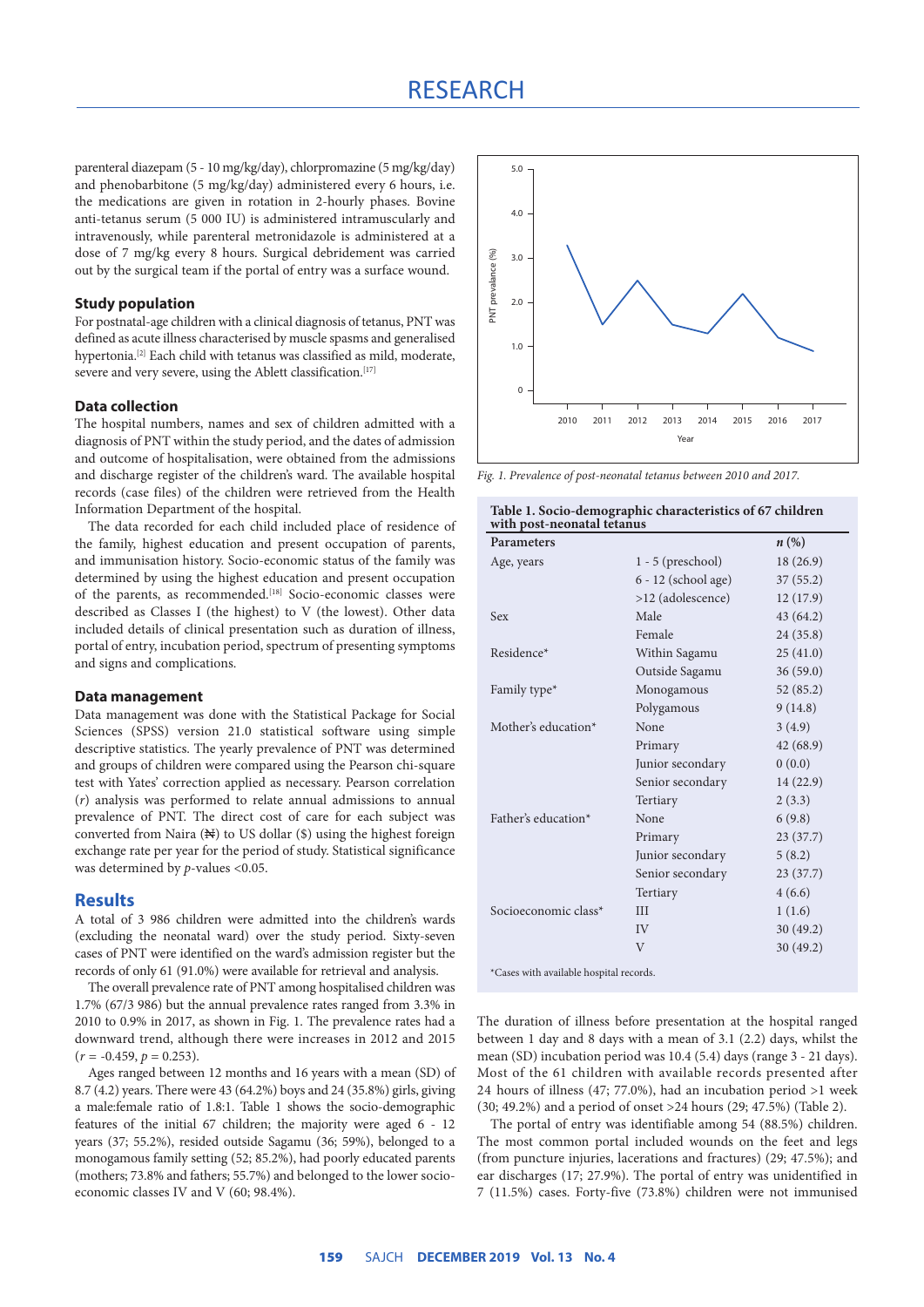against tetanus, while 16 (26.2%) were partially immunised. None of them had booster doses of tetanus toxoid as scheduled. Trismus (38; 62.3%) was the most frequent presenting feature; prolonged or frequent spasm (23; 37.7%) was the leading complication; and 35 (57.4%) had severe and very severe disease.

| Table 2. Clinical characteristics of 61 children with post- |  |  |
|-------------------------------------------------------------|--|--|
| noonatal tatanya                                            |  |  |

| neonatal tetanus                     |                     |
|--------------------------------------|---------------------|
| Characteristics                      | $n\left(\% \right)$ |
| Duration of illness                  |                     |
| $<$ 24 hours                         | 14(23.0)            |
| $\geq$ 24 hours                      | 47 (77.0)           |
| Portal of entry                      |                     |
| Foot/leg                             | 29 (47.5)           |
| Ear                                  | 17(27.9)            |
| Unknown                              | 7(11.5)             |
| Others                               | 8(13.1)             |
| Incubation period                    |                     |
| <1 week                              | 12(19.7)            |
| $\geq$ 1 week                        | 30(49.2)            |
| Unknown                              | 19(31.1)            |
| First symptom                        |                     |
| <b>Trismus</b>                       | 38 (62.3)           |
| Neck stiffness                       | 20(32.8)            |
| Spasms                               | 3(4.9)              |
| Period of onset, hours               |                     |
| < 24                                 | 25(41.0)            |
| >24                                  | 29 (47.5)           |
| Unknown                              | 7(11.5)             |
| History of anti-tetanus immunisation |                     |
| Partial vaccination                  | 16(26.2)            |
| No vaccination                       | 45 (73.8)           |
| Complications                        |                     |
| Prolonged/frequent spasms            | 23(37.7)            |
| Apnoea                               | 16(26.2)            |
| Hyperpyrexia                         | 13(21.3)            |
| Aspiration                           | 5(8.2)              |
| Sepsis                               | 4(6.6)              |
| Severity grade                       |                     |
| H                                    | 26 (42.6)           |
| $III - IV$                           | 35 (57.4)           |

| Table 3. Pattern of case fatality rates in post-neonatal tetanus |  |  |  |
|------------------------------------------------------------------|--|--|--|
|------------------------------------------------------------------|--|--|--|

Overall, the outcomes of hospitalisation among 67 children with PNT included discharge in good condition, death and discharge against medical advice (DAMA) among 37 (55.2%), 24 (35.8%) and 6 (9.0%) children, respectively. PNT deaths formed 12.6% of all childhood deaths in the children's ward (excluding the neonatal ward) and this ranged from 0.0% to 22.9% on an annual basis, as shown in Table 3. With the exclusion of the 6 children whose outcome was DAMA, the overall case fatality rate (CFR) was 39.3% (24/61) while the annual CFR (excluding the DAMA cases) ranged from 0.0% to 57.1% without a consistent yearly pattern of distribution (Table 3). The CFRs (with the exclusion of DAMA cases) were 35.7% (5/14), 41.9% (13/31) and 40.0% (4/10) among children aged  $\leq$ 5 years, 6 - 12 years and >12 years, respectively. The CFRs (with the exclusion of DAMA cases) among children with full records and with moderate and severe/very severe disease were 2/24 (8.3%) and 18/31 (58.0%) respectively,  $(\chi^2=12.388;$ *p*<0.001 with Yates' correction). The CFR was 37.0% among the children with identifiable portals of entry (20/54) and 28.6% (2/7) among those without identifiable portals of entry.

The overall duration of hospitalisation varied from 1 to 50 days with a mean (SD) of 14.7 (11.2) days. Forty-eight (71.6%) of the 61 children survived beyond the first week of hospitalisation. The mean (SD) cost of hospitalisation was USD109.4 (66.1) (range US\$50.5 - 122.3) for the entire period of hospitalisation.

Table 4 depicts the relationship between outcome of hospitalisation and socio-clinical profile of children with PNT. The proportion of children who died was significantly higher compared with survivors in terms of residence outside Sagamu (*p*=0.013), with duration of illness  $\langle 24 \text{ hours } (p=0.032)$  and among those who had severe/ very severe disease (*p*=0.005). However, the two groups were comparable in terms of age distribution, sex, ear as portal of entry, foot or leg as portal of entry, period of onset and incubation period, and level of parental education.

### **Discussion**

The prevalence rate of PNT in an institution without intensive care facilities over the 8-year period of study was 1.7%, which implied that about 1 out of every 40 hospitalised children had PNT. This prevalence rate was not remarkably different from the 1.1%[7] and 2.7%[9] prevalence rates previously reported from other southern Nigeria centres. It is difficult to estimate population-level prevalence of PNT for children aged <15 years in the present study as the facility received children from diverse communities within and outside the state.

| Table 5. Pattern of case fatality rates in post-neonatal tetanus |                         |                     |                   |                  |          |                                 |
|------------------------------------------------------------------|-------------------------|---------------------|-------------------|------------------|----------|---------------------------------|
|                                                                  |                         |                     | Number of         | Number of        |          |                                 |
| Year                                                             | <b>Total admissions</b> | <b>Total deaths</b> | <b>PNT</b> deaths | <b>PNT</b> cases | PNT CFR* | PNT deaths as % of total deaths |
| 2010                                                             | 210                     | 14                  |                   |                  | 14.3     | 7.1                             |
| 2011                                                             | 196                     | 6                   | $\mathbf{0}$      | 3                | 0.0      | 0.0                             |
| 2012                                                             | 483                     | 23                  | 3                 | 12               | 25.0     | 13.0                            |
| 2013                                                             | 649                     | 22                  | 3                 | 10               | 9.1      | 13.6                            |
| 2014                                                             | 393                     | 18                  | $\overline{2}$    | 5                | 40.0     | 11.1                            |
| 2015                                                             | 695                     | 35                  | 8                 | 15               | 53.3     | 22.9                            |
| 2016                                                             | 659                     | 33                  | 3                 | 8                | 37.5     | 9.1                             |
| 2017                                                             | 701                     | 39                  | $\overline{4}$    |                  | 57.1     | 10.3                            |
| Total                                                            | 3986                    | 190                 | 24                | 67               | 35.8     | 12.6                            |
|                                                                  |                         |                     |                   |                  |          |                                 |

PNT = post-neonatal tetanus; CFR = case fatality rate.

\*Without discharge against medical advice.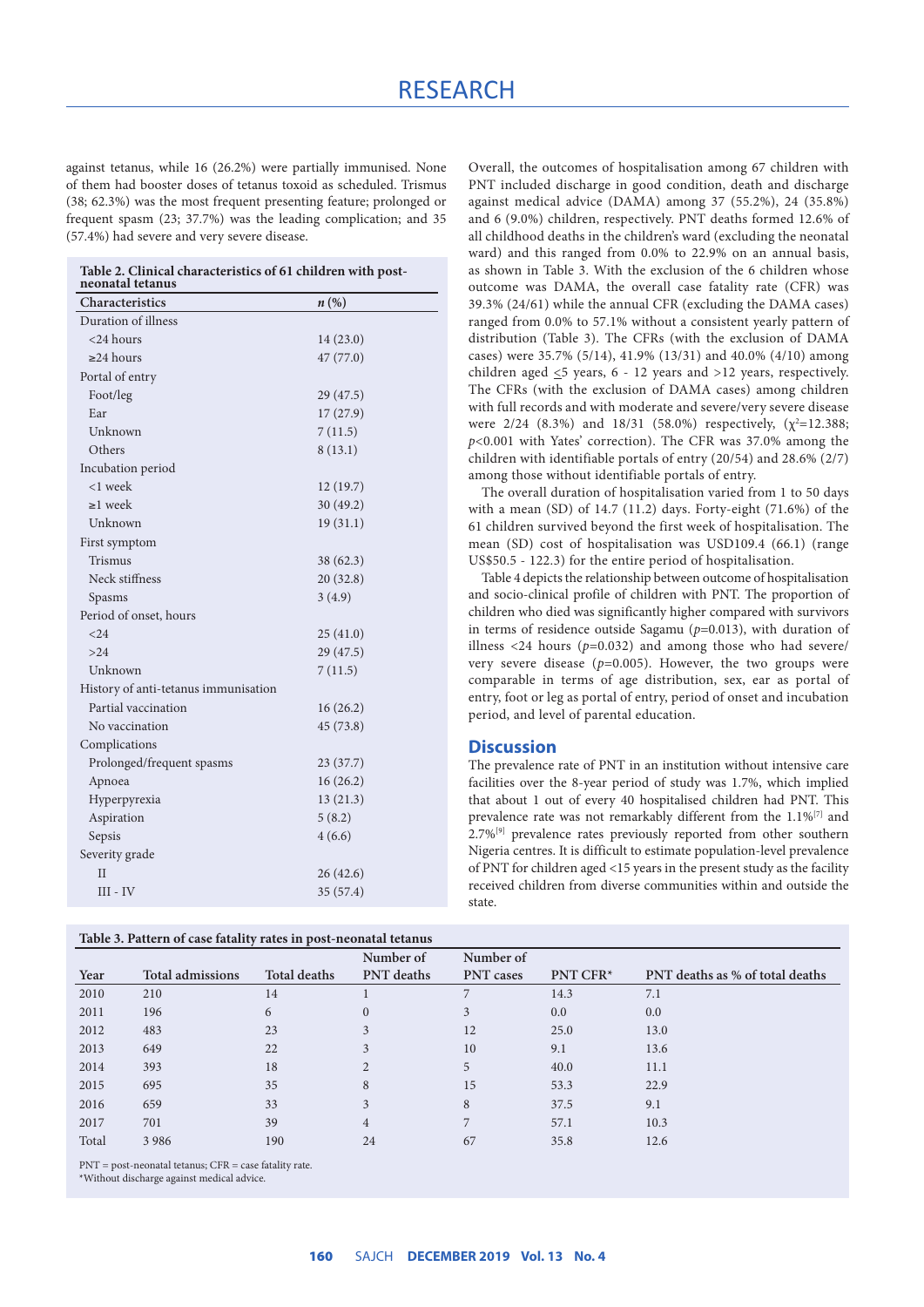## **RESEARCH**

| tetanus <sup>*</sup>           |                                |                           |                   |  |
|--------------------------------|--------------------------------|---------------------------|-------------------|--|
| Characteristics                | Survived $(n=33)$ , $n$ $(\%)$ | Died $(n=2)$ , $n$ $(\%)$ | <b>Statistics</b> |  |
| Age                            |                                |                           |                   |  |
| $\leq$ 5 years                 | 9(27.3)                        | 5(22.7)                   | $\chi^2 = 0.144$  |  |
| >5 years                       | 24 (72.7)                      | 17(77.3)                  | $p=0.705$         |  |
| Sex                            |                                |                           |                   |  |
| Male                           | 20(60.6)                       | 16(72.7)                  | $\chi^2 = 0.858$  |  |
| Female                         | 13 (39.4)                      | 6(27.3)                   | $p=0.354$         |  |
| Residence                      |                                |                           |                   |  |
| Within Sagamu                  | 17(51.5)                       | 4(18.2)                   | $\chi^2 = 6.214$  |  |
| Outside Sagamu                 | 16(48.5)                       | 18(81.8)                  | $p=0.013**$       |  |
| Duration of illness            |                                |                           |                   |  |
| <24 hours                      | 5(15.2)                        | 9(40.9)                   | $\chi^2$ = 4.615  |  |
| $\geq$ 24 hours                | 28 (84.8)                      | 13(59.1)                  | $p=0.032$         |  |
| Portal of entry <sup>t</sup>   |                                |                           |                   |  |
| Discharging ear                | 11(36.7)                       | 4(20.0)                   | $\chi^2 = 0.893$  |  |
| Others                         | 19(63.3)                       | 16(80.0)                  | $p=0.345**$       |  |
| Portal of entry <sup>®</sup>   |                                |                           |                   |  |
| Feet/legs                      | 13(43.3)                       | 7(35.0)                   | $\chi^2$ =0.347   |  |
| Others                         | 17(56.7)                       | 13(65.0)                  | $p=0.556$         |  |
| Mother's education             |                                |                           |                   |  |
| High <sup>§</sup>              | 7(21.2)                        | 6(27.3)                   | $\chi^2 = 0.269$  |  |
| Low                            | 26(78.8)                       | 16(72.7)                  | $p=0.604$         |  |
| Father's education             |                                |                           |                   |  |
| High <sup>*</sup>              | 15(45.5)                       | 7(31.8)                   | $\chi^2$ =1.023   |  |
| Low                            | 18(54.5)                       | 15(68.2)                  | $p=0.312$         |  |
| Incubation period <sup>+</sup> |                                |                           |                   |  |
| <1 week                        | 6(26.1)                        | 6(35.3)                   | $\chi^2 = 0.395$  |  |
| $\geq 1$ week                  | 17(73.9)                       | 11(64.7)                  | $p=0.530$         |  |
| Period of onset <sup>®</sup>   |                                |                           |                   |  |
| <24 hours                      | 13(43.3)                       | 12(60.0)                  | $\chi^2$ =1.333   |  |
| $\geq$ 24 hours                | 17(56.7)                       | 8(40.0)                   | $p=0.248$         |  |
| Severity grade <sup>§</sup>    |                                |                           |                   |  |
| $\mathcal{I}$                  | 20(60.6)                       | 4(18.2)                   | $p=0.005**$       |  |
| $\rm III$ - $\rm IV$           | 13 (39.4)                      | 18(81.8)                  | $\chi^2 = 8.102$  |  |

**Table 4. Relationship between demographic and clinical characteristics and disease outcome among children with post-neonatal tetanus\***

\*Children with DAMA (discharge against medical advice) were excluded.

**\*\***Yates' correction applied as necessary.

**†** Variables with some missing data recorded as 'unknown'. § Disease severity according to Ablett classification.

‡ Higher education – senior secondary and tertiary education; low education – none, primary and junior secondary.

The prevalence rate observed in the present study may be low but it is still not acceptable, as tetanus is a vaccine-preventable disease with the possibility of being eliminated.[19] However, it is important to note that the prevalence rates recorded in the present study declined over time. Although this trend did not reach statistical significance, the annual prevalence of PNT was negatively correlated with the annual total admissions, suggesting a decline in the prevalence of PNT while the total admissions increased. This trend can only be explained in terms of improved preventive measures within communities rather than sequestration of cases in other health facilities, as no other centre in the catchment area served by OOUTH is equipped or staffed to manage severe childhood illnesses such as tetanus.

Children >5 years old constituted the bulk of the population studied, which is similar to previous Nigerian reports from Ibadan and Port Harcourt,<sup>[6,20]</sup> which may be attributed to the higher risk

of injuries caused by unprotected environmental exposure during schoolgoing age. The preponderance of lower socio-economic status recorded in the present study affirms the known fact that tetanus tends to occur in the poorer strata of society, where risk of injury is high and access to quality healthcare is limited.<sup>[18]</sup> The preponderance of lower socioeconomic status in the present study was similar to previous reports from other parts of Nigeria.<sup>[5,6,8,9]</sup>

Although the portal of entry could not be identified among 11.5% of cases, the leading portals were wounds on the lower limbs and discharging ears in close to 75% of cases, which is similar to previous reports within<sup>[5,8,10,11]</sup> and outside<sup>[12,13]</sup> Nigeria. Interestingly, the present study revealed that pre-school-age children tended to have otogenic tetanus while lower-limb injuries were the predominant portals of entry among older children. It is important to stress that the inability to identify the portal of entry in some cases may pose challenges in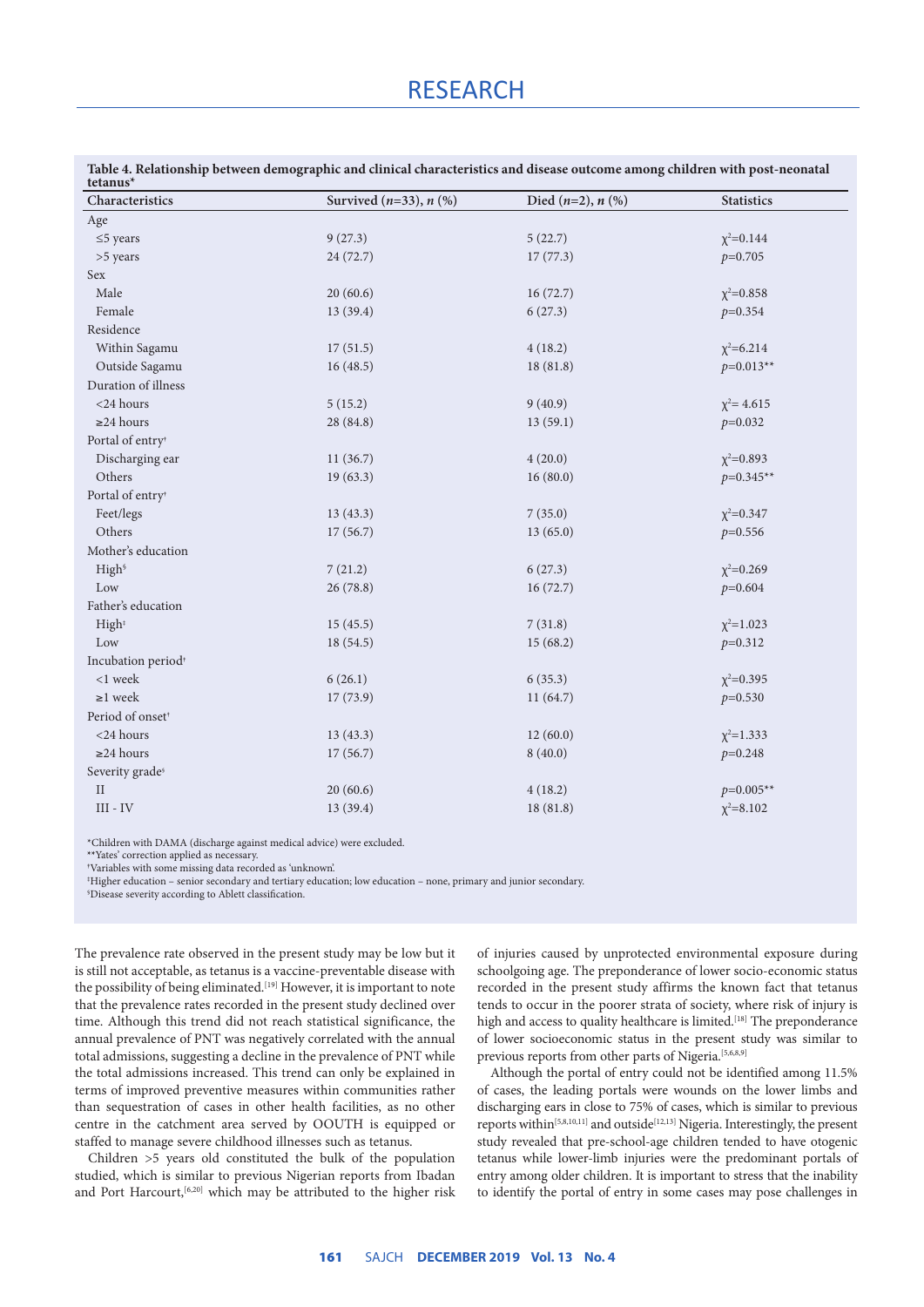the care of children with tetanus. This negates the usefulness of wound cleansing and debridement at the portal of entry as a way of reducing further toxin production by the causative organism.

Three-quarters of the children in this study were not immunised against tetanus, while the remaining quarter had partial immunisation. This observation was similar to previous reports of poor anti-tetanus vaccination status of children managed for childhood tetanus in parts of Nigeria.[6,9,11] These data stress the role of lack of, or poor, immunisation in the predisposition of children to tetanus. This situation is worsened by the fact that none of them received any booster dose of tetanus toxoid as scheduled in the routine immunisation programme.[19] In addition to making efforts to further improve coverage with the third dose of the diphtheriapertussis-tetanus vaccine (DPT3) for Nigerian children from the reported 49% as at 2016,<sup>[1]</sup> it may also be important to advocate collaboration between the government agencies supervising health and education to ensure that booster doses of tetanus toxoid are routinely administered at primary school entry and exit.[6] While poor sero-conversion may explain the occurrence of tetanus in children with partial anti-tetanus immunisation, studies have also identified relatively high proportions of children who developed tetanus despite completed routine childhood immunisation.<sup>[10,14]</sup> While lack of booster doses of tetanus toxoid may explain this finding, further studies may be required to determine other immunological factors that may possibly prevent adequate sero-conversion following antitetanus immunisation.<sup>[19]</sup>

The overall CFR of 39.3% observed in the present study was similar to the 39.1% reported in eastern Nigeria,<sup>[11]</sup> but higher than the CFRs of 12%, 18%, 18%, 4.1% and 27.2% reported from Ibadan, [6] Calabar,<sup>[7]</sup> Maiduguri,<sup>[8]</sup> Lagos,<sup>[10]</sup> and Port Harcourt,<sup>[20]</sup> respectively, which are all in Nigeria, compared with CFRs of 12.8% and 26.1% observed in India and Pakistan.[12,21] However, it is important to note the survival rate of 55.2% in our cohort in a setting which manages tetanus without intensive care facilities. Some other reports from paediatric intensive care units also reported CFRs ranging between 26.1% and 40% in India<sup>[13]</sup> and Pakistan,<sup>[21]</sup> respectively. Severe and very severe cases were significantly associated with mortality in the present study. This finding necessitates a call for the establishment of paediatric intensive care units in resource-poor parts of the developing world where childhood tetanus still occurs. Close to three-quarters of the children in this study survived beyond the first week of care; this raises the possibility that the quality of care in the first week of care may be critical to the survival of children with tetanus. Therefore, it is desirable to design adequately powered studies in the future to examine the factors which may influence outcome in childhood tetanus within the first week of hospitalisation.

Unfortunately, the average cost of care in the present study (US\$109) for the entire period of hospitalisation was relatively high when compared with the funds available to an average family in the lower socio-economic class; this is a problem in a developing economy where the national monthly minimum wage is less than US\$50. Most public sector-based healthcare services in Nigeria are subsidised as a matter of government policy and parents make out-of-pocket payment for these services. The mean cost of care of US\$109 recorded in the present study was double the national minimum monthly wage of US\$50 in the country. It is significant that the cost of care for a vaccine-preventable disease was double the national minimum wage when the vaccines are actually available free of charge to the population. This cost poses a great threat to the economic well-being of affected families. Therefore, efforts at improving DPT3 vaccine coverage, institution of routine

administration of booster doses of tetanus toxoid and improved wound care should be intensified.

We acknowledge the retrospective design of the study as a limitation but the methodology can be applied in conducting a larger multi-centre study in the region.

#### **Conclusion**

Although the prevalence rates of PNT declined over the 8-year study period, the disease nevertheless contributed a major proportion of all childhood deaths in this resource-poor paediatric centre, especially from severe and very severe disease.

#### **Declaration.** None.

**Acknowledgments.** The authors extend their appreciation to the members of staff of the Health Information Management Unit of the Olabisi Onabanjo University Teaching Hospital, Sagamu, Nigeria, for their assistance with data collection.

**Authors' contributions.** OBO and TAO conceived and designed the study. TAO and OOO collected and analysed the data while OBO and TAO interpreted the data. The manuscript was drafted by TAO while OBO did literature search and review. All the authors contributed to the intellectual content of the manuscript.

#### **Funding.** None.

**Conflicts of interest.** None.

- 1. World Health Organization. Immunization, Vaccines and Biologicals. Tetanus. [www.who.int/immunization/monitoring\\_surveillance/burden/vpd/surveil](http://www.who.int/immunization/monitoring_surveillance/burden/vpd/surveillance_type/passive/tetanus/en)[lance\\_type/passive/tetanus/en](http://www.who.int/immunization/monitoring_surveillance/burden/vpd/surveillance_type/passive/tetanus/en) (accessed 25 February 2018).
- 2. Centers for Disease Control and Prevention. Tetanus (*Clostridium tetani*) 2010 Case Definition. [www.cdc.gov/nnds/conditions/tetanus/case-definition/2010/](http://www.cdc.gov/nnds/conditions/tetanus/case-definition/2010/) (accessed 25 February 2018).
- 3. Faulkner AE, Tiwari TS. Tetanus: Chapter 16.7. VPD Surveillance Manual. Centers for Diseases Control and Prevention. National Centre for Immunization and Respiratory Diseases. 2017. [www.cdc.gov/vaccines/pubs/surv-manu](http://www.cdc.gov/vaccines/pubs/surv-manual/chpt16-tetanus.html)[al/chpt16-tetanus.html](http://www.cdc.gov/vaccines/pubs/surv-manual/chpt16-tetanus.html) (accessed 26 July 2018).
- 4. Kyu HH, Mumford JE, Stanaway JD, et al. Mortality from tetanus between 1990 and 2015; findings from the global burden of disease study. 2015. BMC Public Health 2017;17(1):719.<https://doi.org/10.1186/s12889-017-4111-4>
- 5. Ogunlesi TA. Vaccines for Women to prevent Neonatal Tetanus: RHL Commentary. Geneva: WHO Reproductive Health Library, 2011. 6. Fatunde JO, Familusi JB. Post-neonatal tetanus in Nigeria: The need for
- booster doses of tetanus toxoid. Niger J Paediatr 2001;28(2):35-38.
- 7. Anah MU, Etuk IS, Ikpeme OE, Ntia HU, Ineji EO, Archibong RB. Postneonatal tetanus in Calabar, Nigeria: A 10-year review. Niger Med Pract 2008;54(2):45-47.
- 8. Alhaji MA, Akuhwa RT, Mustapha MG, et al. Post-neonatal tetanus in University of Maiduguri Teaching Hospital, North-Eastern Nigeria. Niger J Paediatr 2013;40(2):154-157.
- 9. Oyedeji OA, Fadero F, Joel-Medewase V, Elemile P, Oyedeji GA. Trends in neonatal and post-neonatal tetanus admissions at a Nigerian teaching hospital. J Infect Dev Ctries 2012;6(12):847-853. <https://doi.org/10.3855/jidc.2105>
- 10. Animashaun BA, Gbelee OH, Ogunlana AT, Njokanma OF, Odusanya O. Profile and outcome of patients with post-neonatal tetanus in a tertiary centre in South-West Nigeria; any remarkable reduction in the scourge? Pan Afr Med J 2015;21(1):254.<https://doi.org/10.11604/pamj.2015.21.254.6488>
- 11. Chukwuka JO, Ezendu CE, Nnamani KO. Neonatal and post-neonatal tetanus in Nnamdi Azikiwe University Teaching Hospital, Nnewi, South-east Nigeria: A 10-year review. Trop J Med Res 2015;18(1):30-33. [https://doi.](https://doi.org/10.4103/1119-0388.152552) [org/10.4103/1119-0388.152552](https://doi.org/10.4103/1119-0388.152552)
- 12. Narang M, Choudhary N. Epidemiological trends of tetanus from East Delhi India: A hospital-based survey. J Infect Public Health 2014;7(2):121-124. <https://doi.org/10.1016/j.jiph.2013.07.006>
- 13. Angurana SK, Jayashree M, Bansal A, Singhi S, Nallasamy K. Post-neonatal tetanus in a PICU of a developing economy: Intensive care needs, outcome and predictors of mortality. J Trop Pediatr 2018;64(1):15-23. [https://doi.](https://doi.org/10.1093/tropej/fmx020) [org/10.1093/tropej/fmx020](https://doi.org/10.1093/tropej/fmx020)
- 14. Tadele H. Clinical profile and outcome of pediatric tetanus: The experience of a tertiary hospital in Ethiopia. Ethiopian J Health Sci 2017;27(5):539-564.
- 15. Fetuga MB, Ogunlesi TA, Adekanmbi AF, Runsewe-Abiodun TI, Ogunfowora OB. Neonatal tetanus in Sagamu, Nigeria during the Expanded Programme on Immunization and National Programme on Immunization eras: A comparative analysis. Internet J Paediatr Neonatol 2010;12(1).